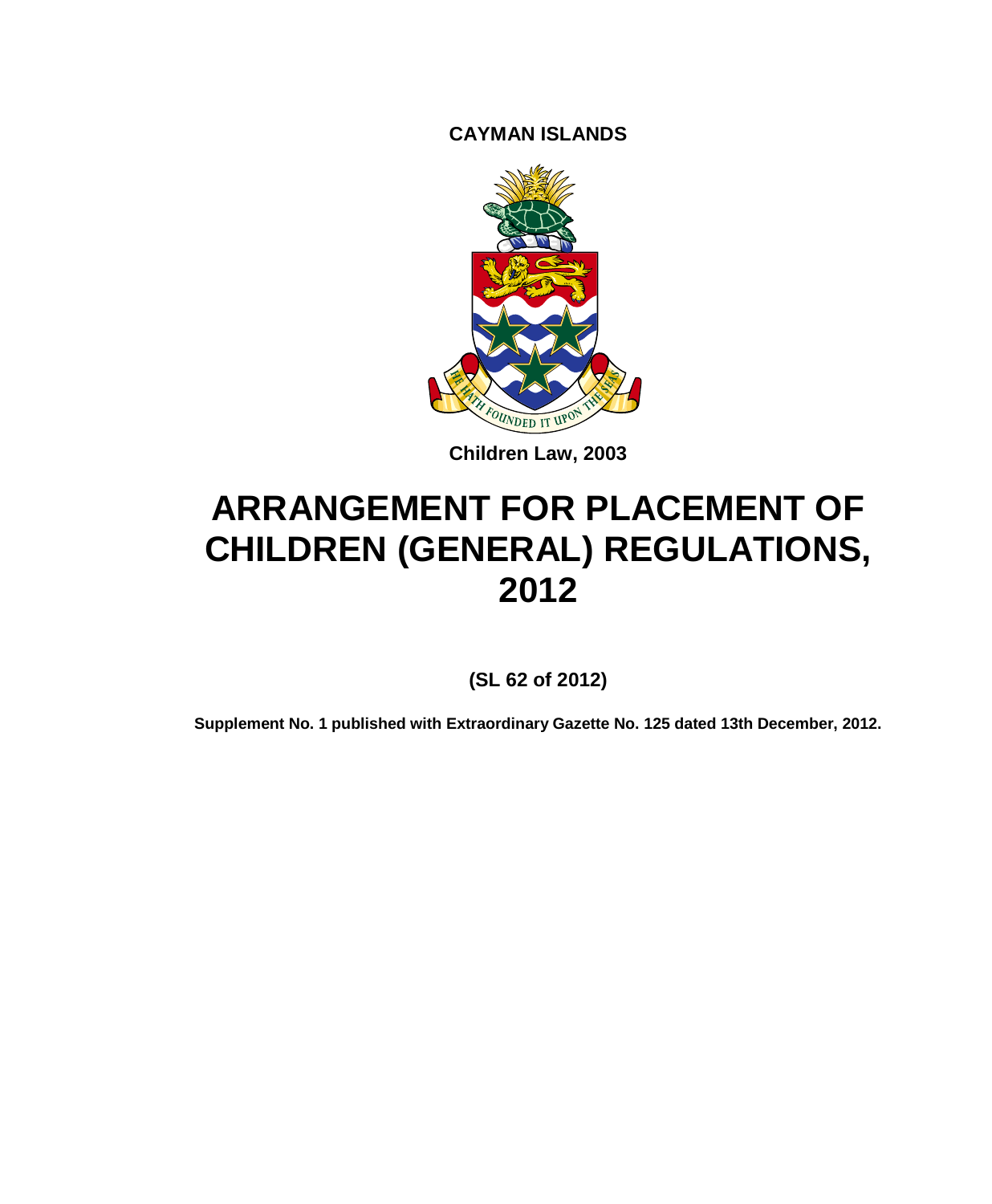# **PUBLISHING DETAILS**

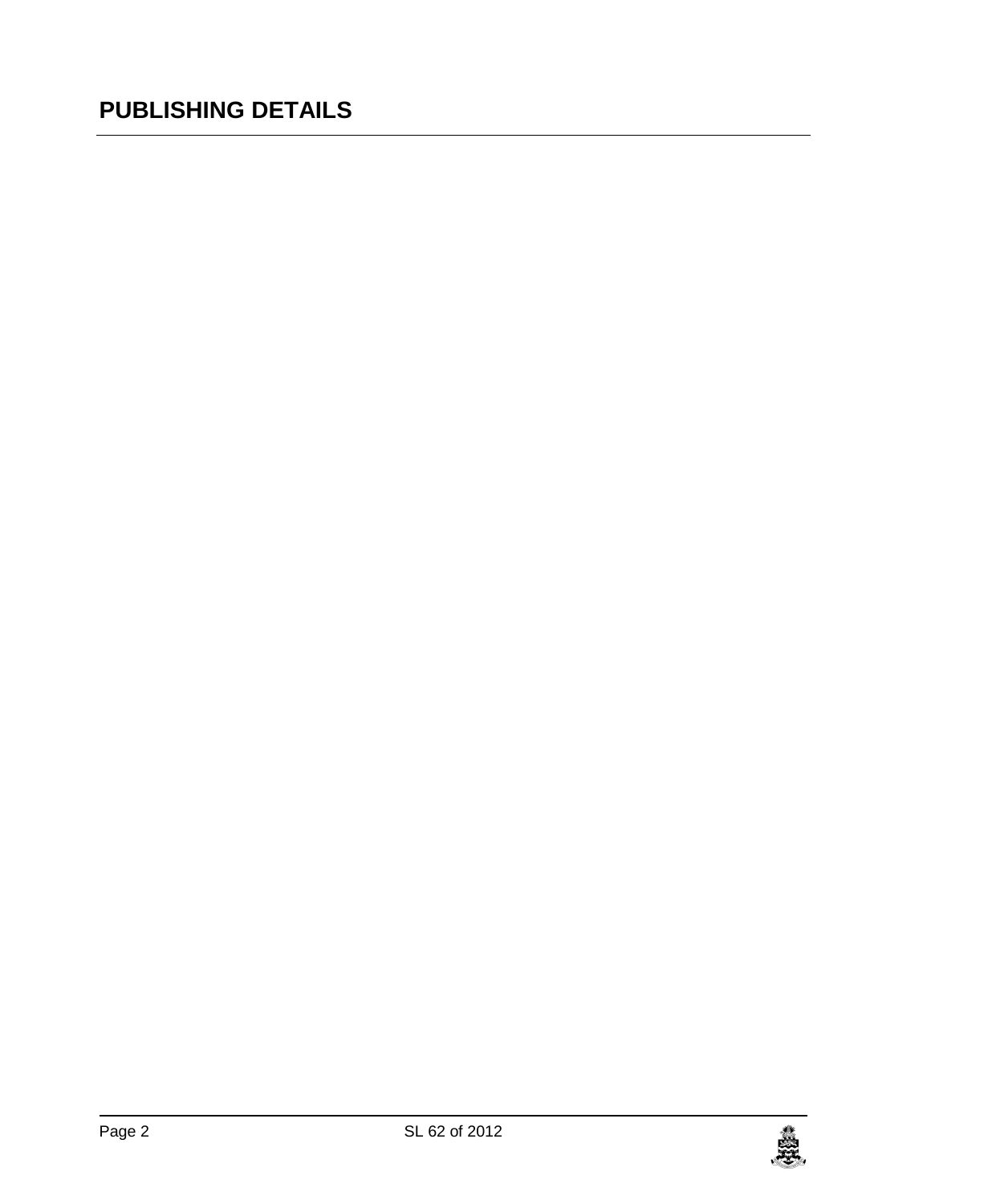#### **CAYMAN ISLANDS**



**Children Law, 2003**

# **ARRANGEMENT FOR PLACEMENT OF CHILDREN (GENERAL) REGULATIONS, 2012**

**(SL 62 of 2012)**

# **Arrangement of Regulations**

|                   | Regulation                                                                  |    |
|-------------------|-----------------------------------------------------------------------------|----|
| 1 <sub>1</sub>    |                                                                             |    |
| 2.                |                                                                             |    |
| 3.                |                                                                             |    |
| 4.                |                                                                             |    |
| 5.                |                                                                             |    |
| 6.                |                                                                             |    |
| 7.                |                                                                             |    |
| 8.                |                                                                             |    |
| 9.                |                                                                             |    |
| 10.               |                                                                             |    |
| 11.               |                                                                             |    |
|                   | <b>SCHEDULE 1</b>                                                           | 11 |
|                   | <b>CONSIDERATIONS TO WHICH THE DEPARTMENT IS TO HAVE REGARD</b>             | 11 |
| <b>SCHEDULE 2</b> |                                                                             | 12 |
|                   | <b>HEALTH CONSIDERATIONS TO WHICH THE DEPARTMENT IS TO HAVE REGARD</b>      |    |
|                   | <b>SCHEDULE 3</b>                                                           |    |
|                   | <b>EDUCATIONAL CONSIDERATIONS TO WHICH THE DEPARTMENT IS TO HAVE REGARD</b> | 13 |
|                   | <b>SCHEDULE 4</b>                                                           |    |
|                   | <b>MATTERS TO BE INCLUDED IN ARRANGEMENTS TO ACCOMMODATE CHILDREN WHO</b>   |    |

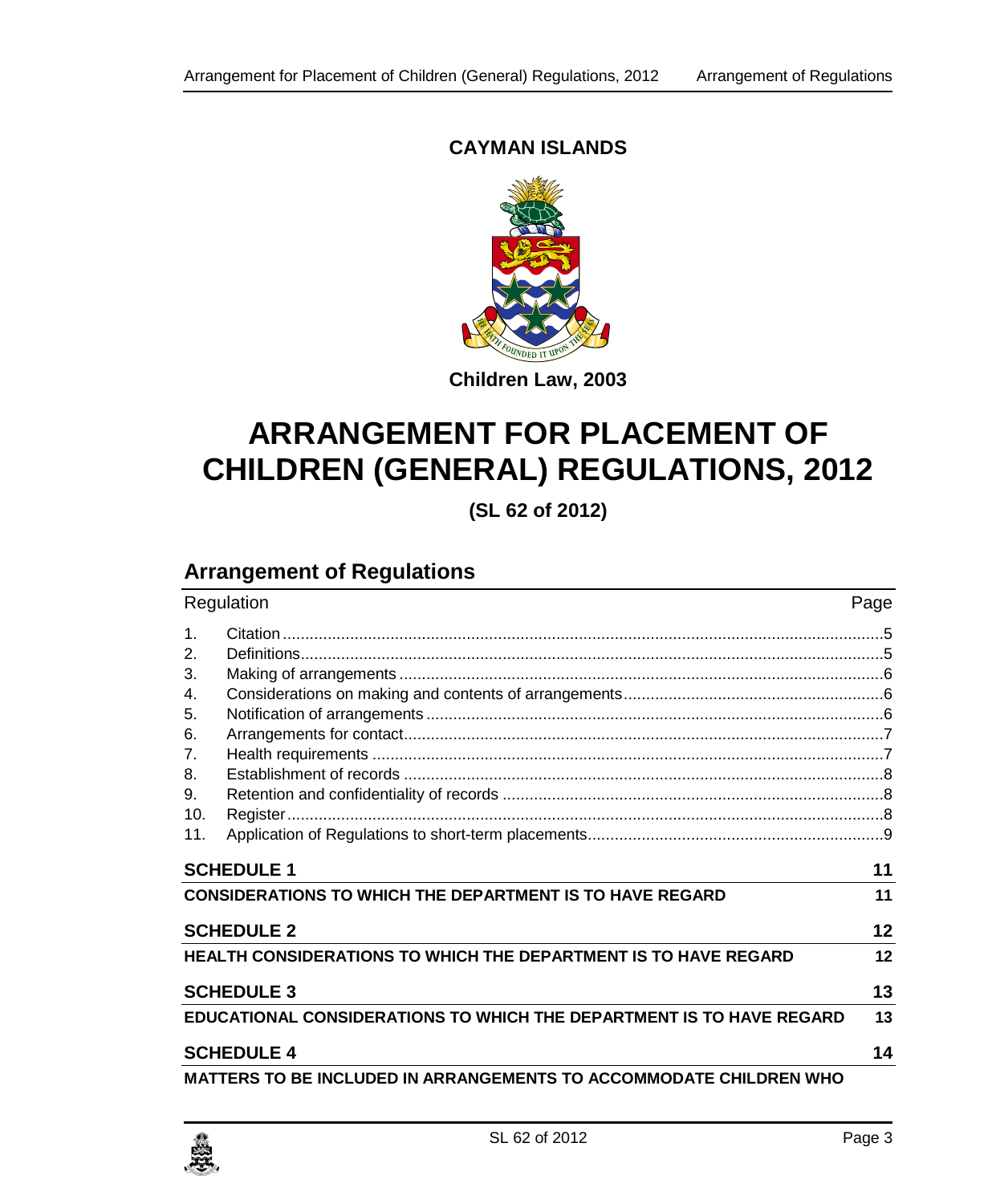#### **[ARE NOT IN CARE](#page-13-1) 14**

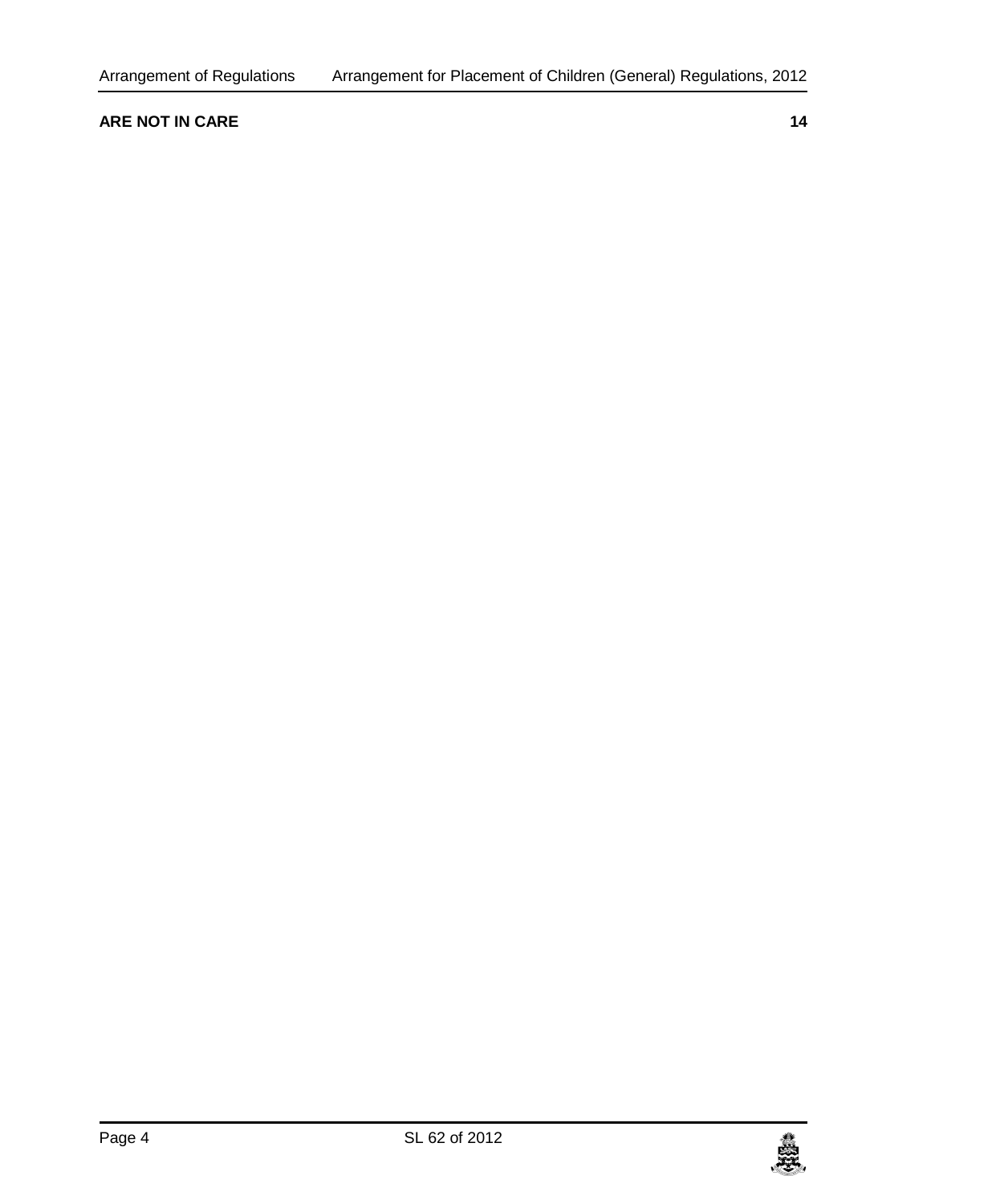### **CAYMAN ISLANDS**



# **ARRANGEMENT FOR PLACEMENT OF CHILDREN (GENERAL) REGULATIONS, 2012**

**(SL 62 of 2012)**

The Governor in Cabinet, in exercise of the powers conferred by section 25(6) of the Children Law, 2003, hereby makes the following Regulations —

#### <span id="page-4-0"></span>**1. Citation**

**1**. These Regulations may be cited as the Arrangement for Placement of Children (General) Regulations, 2012.

#### <span id="page-4-1"></span>**2. Definitions**

**2**. In these Regulations —

"care case" means a case in which a child is in the care of the Department;

"**Law**" means the *Children Law, 2003*; and

"**placement**", subject to regulation 11, means —

- (a) the provision of accommodation and maintenance by the Department for any child whom it is looking after by any of the means specified in section 25(2) of the Law;
- (b) the provision of accommodation for a child by a voluntary organisation by any of the means specified by section 25(2) of the Law; or
- (c) the provision of accommodation for a child in a registered children's home,

and the expression "place" and "placed" shall be construed accordingly.

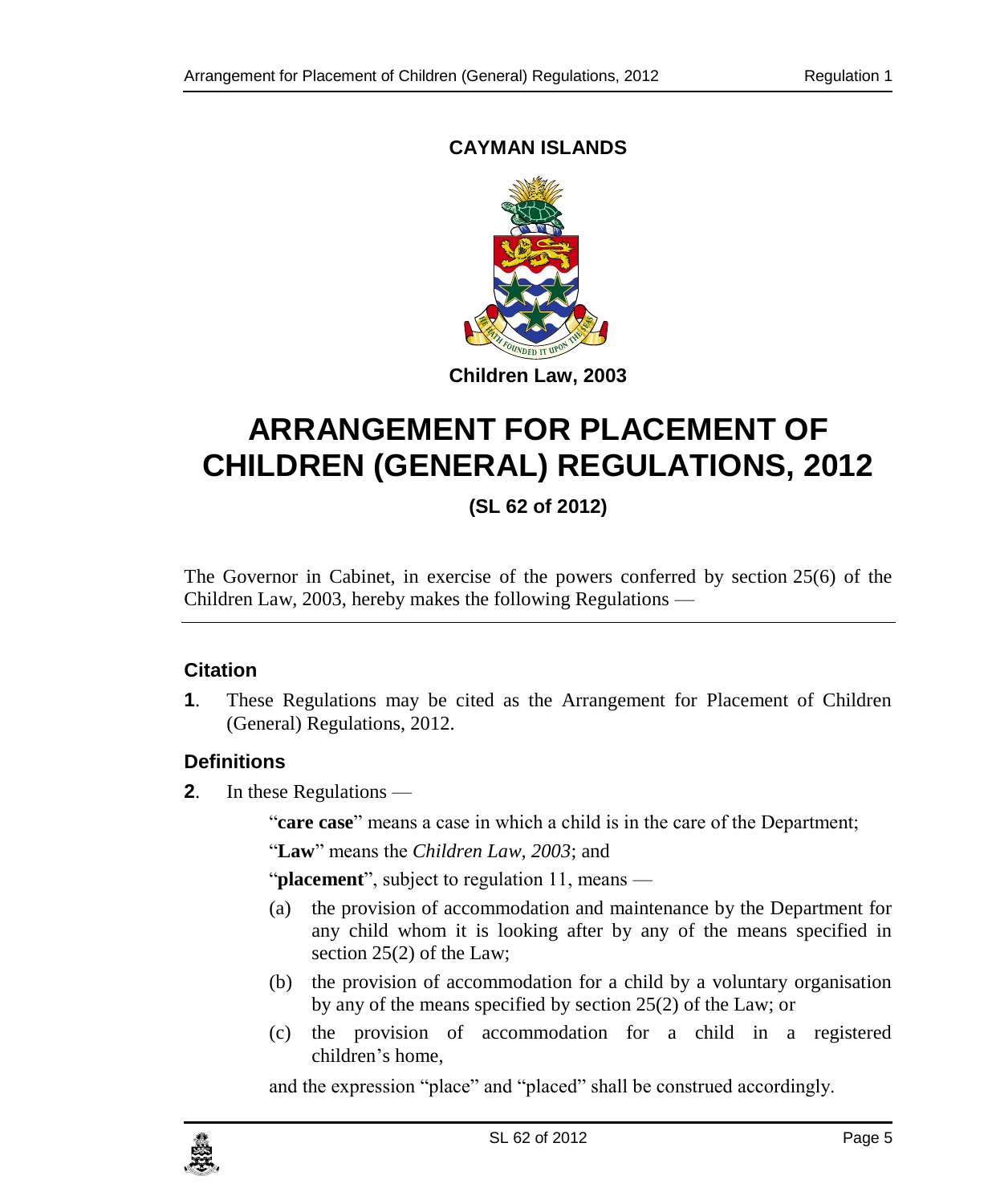#### <span id="page-5-0"></span>**3. Making of arrangements**

- **3**. (1) Before the Department places a child, it shall so far as is practicable, make immediate and long-term arrangements for that placement and for promoting the welfare of the child who is to be placed.
	- (2) Where it is not practicable to make those arrangements before the placement, the Department shall make them as soon as practicable thereafter.
	- (3) In the case of a child to whom section 22(10) of the Law applies, the arrangements shall, so far as is practicable, be agreed by the Department with the child before a placement is made and, if that is not practicable, as soon as practicable thereafter.
	- (4) In any other case in which a child is looked after or accommodated but is not in care, the arrangements shall so far as practicable be agreed by the Department with —
		- (a) a person with parental responsibility for the child; or
		- (b) if there is no such person, the person who is caring for the child,

before a placement is made and if that is not practicable, as soon as is practicable thereafter.

(5) Any arrangements made by the Department under this regulation shall be recorded in writing.

#### <span id="page-5-1"></span>**4. Considerations on making and contents of arrangements**

- **4**. (1) The considerations to which the Department shall have regard so far as is practicable in making the arrangements referred to in regulation 3 in each case are the general considerations specified in Schedule 1, the considerations concerning the health of a child specified in Schedule 2 and the considerations concerning the education of a child specified in Schedule 3.
	- (2) Except in a care case the arrangements referred to in regulation 3 shall include, where practicable, arrangements concerning the matters specified in Schedule 4.

#### <span id="page-5-2"></span>**5. Notification of arrangements**

- **5**. (1) The Department shall, so far as is practicable, notify the following persons in writing of the arrangements to place a child before the placement is made —
	- (a) any person whose wishes and feelings have been sought under section 24(4) and section 65(2) of the Law;
	- (b) the child's registered medical practitioner;
	- (c) any person who is caring for the child immediately before the arrangements are made;

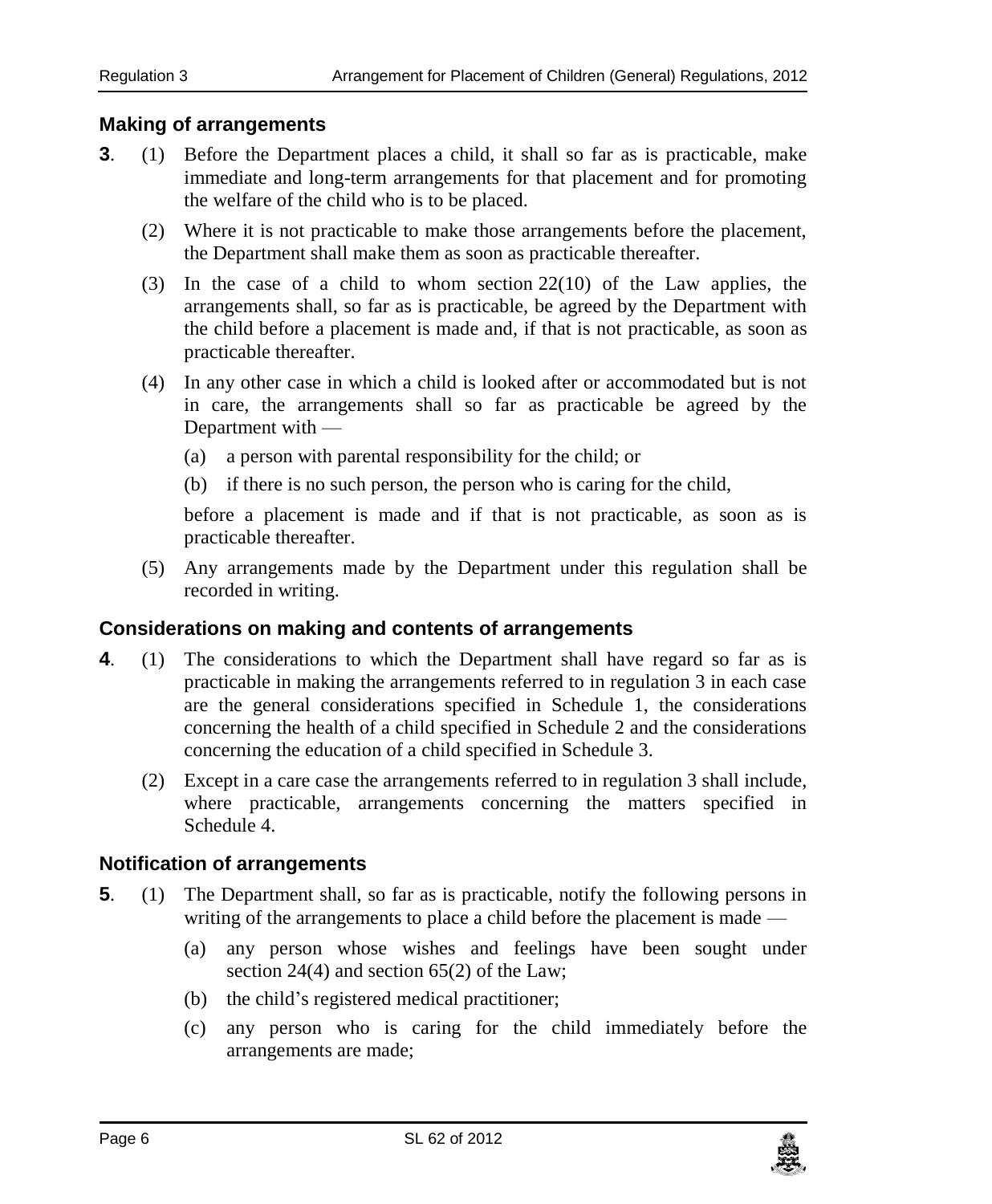- <span id="page-6-1"></span>(d) except in a care case, any person in whose favour a contact order is in force in respect of a child;
- (e) a judge, where the child is a ward of the court; and
- (f) in a care case, any person who has contact with the child pursuant to section 36 of the Law or to an order under that section.
- (2) Where it is not practicable to give the notification before the placement, it shall be given as soon as is practicable thereafter.
- (3) The Department shall send to such persons identified in paragraph 6 of Schedule 4 a copy of the arrangements referred to in regulation 3 or such part of the arrangements as it considers will not prejudice the welfare of the child with the notification referred to in paragraph (1) but in the case of a notification referred to in paragraphs  $(1)(b)$  to  $(e)$ , it shall send details of only such part of the arrangements as it considers those persons need to know.

#### <span id="page-6-0"></span>**6. Arrangements for contact**

**6**. In carrying out the arrangements referred to in paragraph 6 of Schedule 4, the Department shall, unless it is not practicable or consistent with the child's welfare, endeavour to promote contact between the child and the persons mentioned in that paragraph.

#### **7. Health requirements**

- **7**. (1) Subject to paragraphs (3) and (4), the Department shall
	- (a) before making a placement, or if that is not practicable, as soon as is practicable after a placement is made, make arrangements for a registered medical practitioner to conduct an assessment, which may include a physical examination of the child's state of health;
	- (b) require the registered medical practitioner who conducts the assessment to prepare a written report of the assessment which addresses the matters listed in Schedule 2; and
	- (c) having regard to the matters listed in Schedule 2 and, unless paragraph (4) applies to the assessment report, prepare a plan for the future health care of the child if one is not already in existence.
	- (2) The Department shall ensure that during the placement, each child is provided with —
		- (a) health care services, including medical and dental treatment; and
		- (b) advice and guidance on health, personal care and health promotion issues appropriate to his needs.
	- (3) Paragraph (1) does not apply if within a period of three months immediately preceding the placement, the child's health has been assessed and a report of the assessment is prepared in accordance with that paragraph.

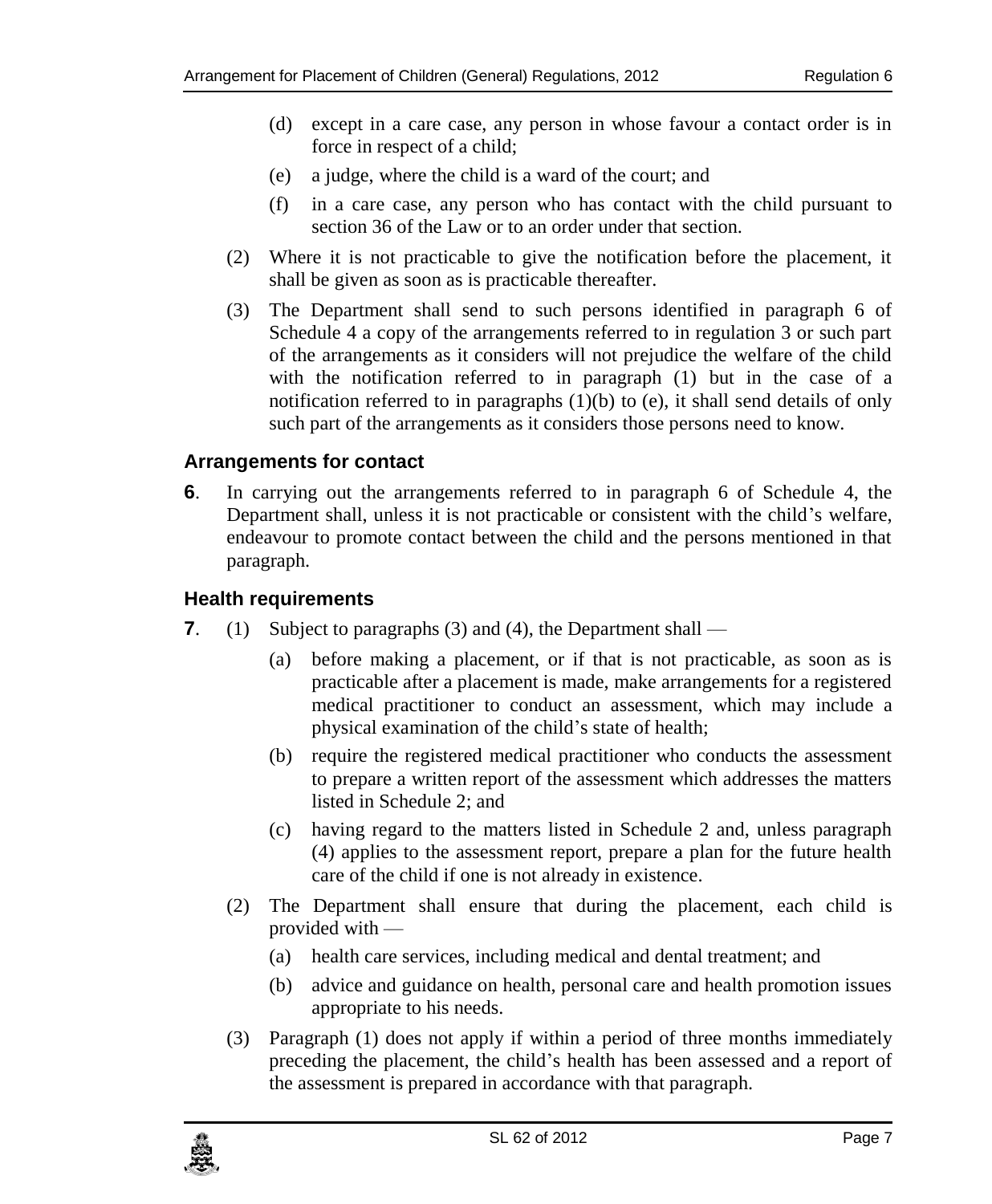<span id="page-7-0"></span>(4) Paragraphs  $(1)(a)$  or (b) do not apply if the child, being of sufficient understanding to do so, refuses to consent to the assessment.

#### **8. Establishment of records**

- **8**. (1) The Department shall establish, if one is not already in existence, a written case record in respect of each child whom it places.
	- (2) A record shall include
		- (a) a copy of the arrangements referred to in regulation 3;
		- (b) a copy of any written report in the possession of the Department concerning the welfare of the child;
		- (c) a copy of any document considered or record established in the course of or as a result of a review of the child's case; and
		- (d) details of arrangements for contact, of contact orders and of other court orders relating to the child.

#### **9. Retention and confidentiality of records**

- **9**. (1) A case record relating to a child who is placed shall be retained by the Department until the seventy-fifth anniversary of the date of birth of the child to whom it relates or, if the child dies before attaining the age of eighteen, for a period of fifteen years after the date of his death.
	- (2) The requirements of paragraph (1) may be complied with either by retaining the original written record, or a copy of it, or by keeping all of the information from such record in some other accessible form such as by electronic means.
	- (3) Any case record on a child shall be dealt with in accordance with paragraph (4).
	- (4) The Department shall safely keep case records and shall take all necessary steps to ensure that information contained in them is dealt with confidentially, subject only to —
		- (a) any provision of or made under or by virtue of, a Law under which access to such records or information may be obtained or given; and
		- (b) any court order under which access to such records or information may be obtained or given.

#### <span id="page-7-1"></span>**10. Register**

- **10.** (1) The Department, in respect of every child placed by it, shall enter into the appropriate register the particulars specified in paragraph (2).
	- (2) The particulars to be entered into the register in accordance with paragraph  $(1)$  are —
		- (a) the name, sex and date of birth of the child;

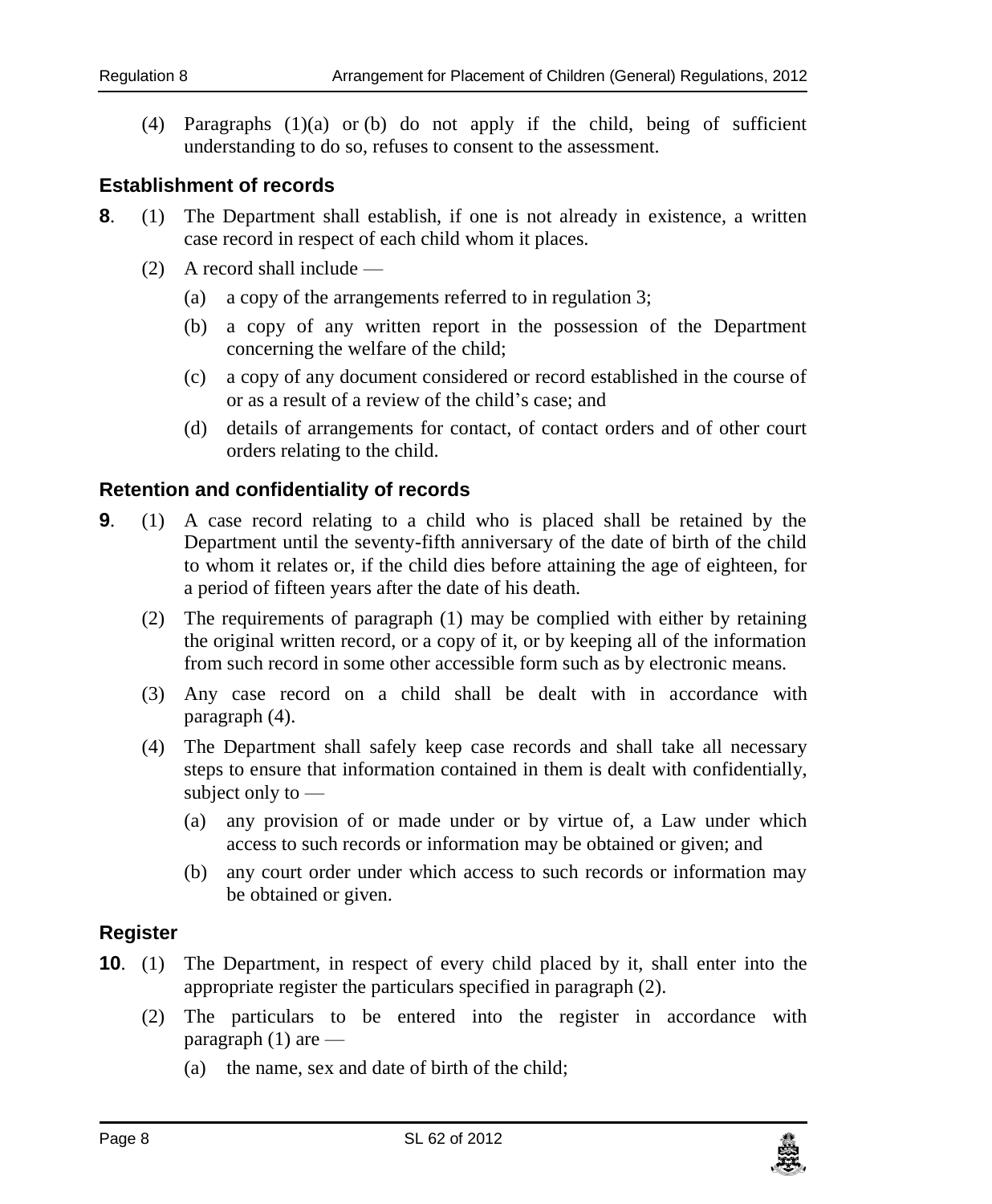- (b) the name and address of the person with whom the child is placed and, if different, of those of the child's parent or other person not being a parent of his who has parental responsibility for him;
- (c) whether the child's name is entered on the Department's register indicating that the child is at risk of being abused;
- (d) whether the child's name is entered in the register maintained under paragraph 2 of Schedule 2 to the Law;
- (e) the date on which each placement of the child began and terminated and the reason for each termination; and
- (f) the legal provisions under which the child is being looked after or cared for.
- (3) Entries in registers kept in accordance with this regulation shall be retained until the child to whom the entry relates attains the age of twenty-three or, if the child has died before attaining twenty-three, up to five years after the date of his death.
- (4) Any entry made in the register shall be dealt with in accordance with paragraph (6).
- (5) The requirements of paragraph (1) may be complied with either by retaining the original register, or a copy of it, or by keeping all of the information from such a register in some other accessible form such as by electronic means.
- (6) The Department shall safely keep or make arrangements to be kept, register entries and shall take all necessary steps to ensure that information contained in them is treated confidentially, subject only to —
	- (a) any provision of or made under or by virtue of a Law under which access to such records or information may be obtained or given; and
	- (b) any court order under which access to such records or information may be obtained or given.

#### <span id="page-8-0"></span>**11. Application of Regulations to short-term placements**

- **11**. (1) These Regulations apply where the Department has arranged to place a child in a series of short-term placements at the same place and the arrangement is such that no single placement is to last for more than four weeks and the total duration of the placements is not to exceed one hundred and twenty days in any period of twelve months.
	- (2) Any series of short-term placements to which this regulation applies may be treated as a single placement for the purposes of these Regulations.

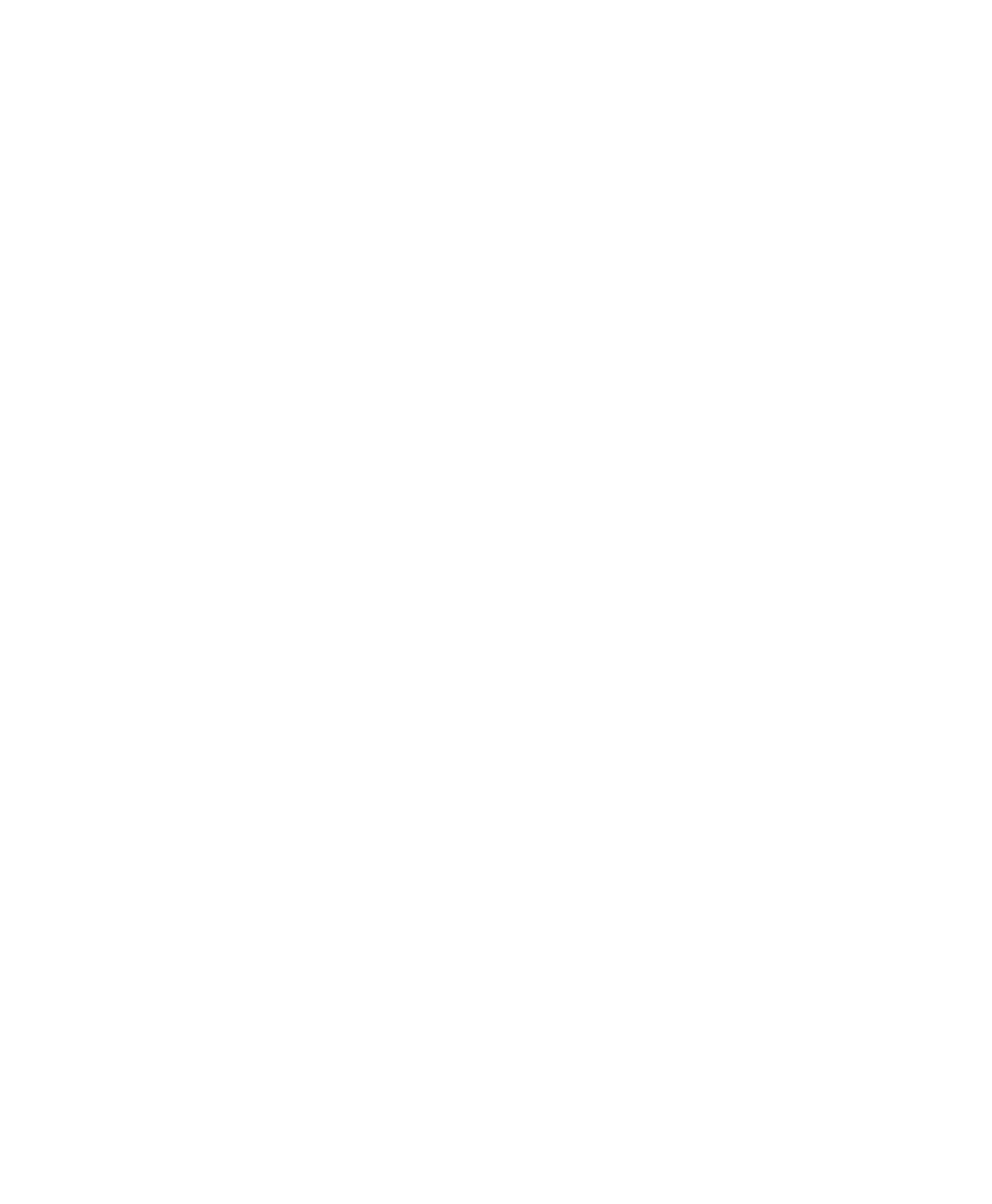## <span id="page-10-0"></span>(Regulation 4(1))

### <span id="page-10-1"></span>**CONSIDERATIONS TO WHICH THE DEPARTMENT IS TO HAVE REGARD**

- 1. In the case of a child who is in care, whether an application should be made to discharge the care order.
- 2. Whether the Department should seek a change in the child's legal status.
- 3. Arrangements for contact and whether there is any need for changes in the arrangements in order to promote contact with the child's family and others so far as is consistent with his welfare.
- 4. The Department's immediate and long term arrangements for the child, previous arrangements in respect of the child, whether a change in those arrangements is needed and consideration of other courses of action.
- 5. Whether arrangements need to be made for the time when the child will no longer be looked after by the Department.
- 6. Whether plans need to be made to find a suitable person to adopt the child.

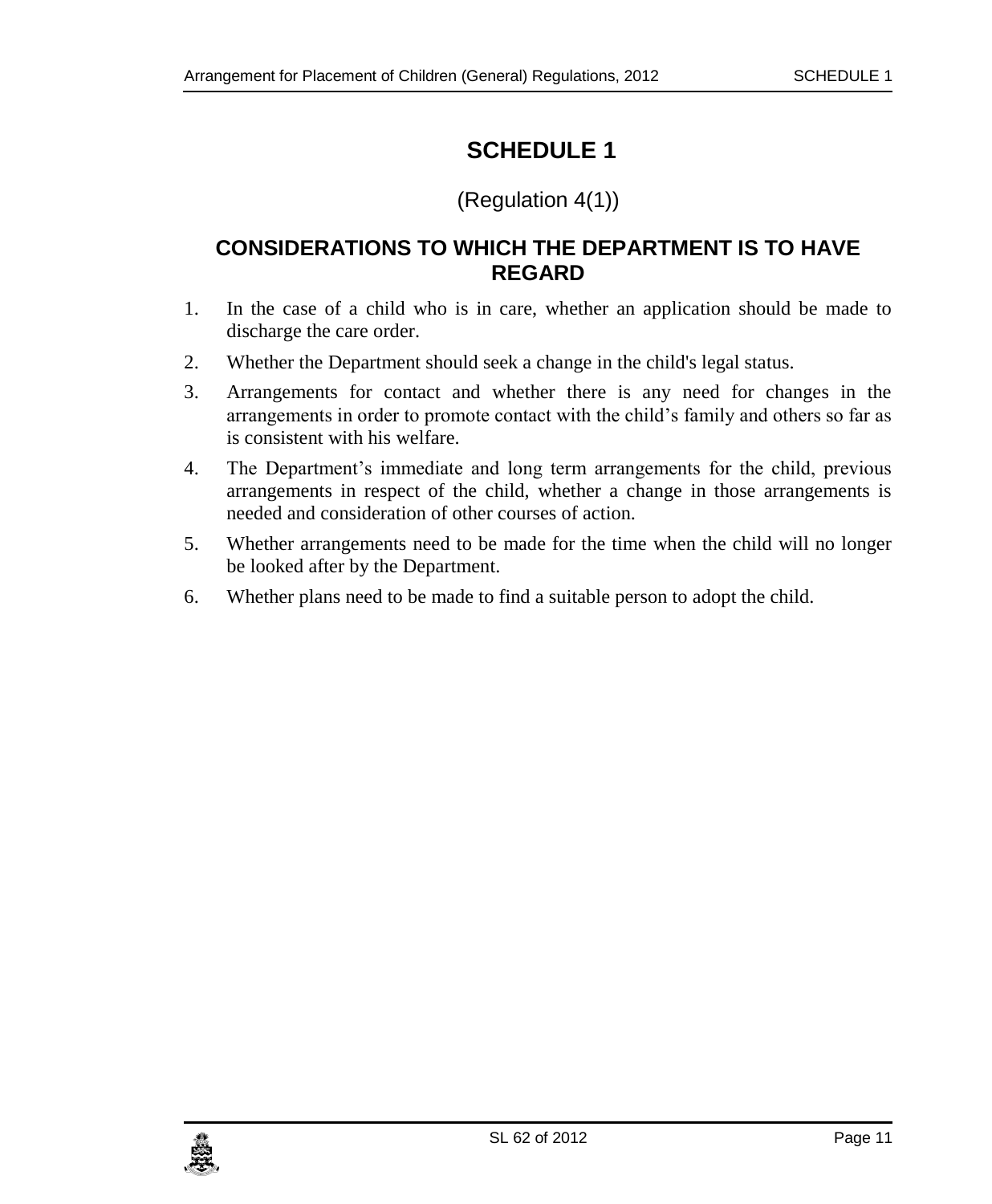(Regulations  $4(1)$ ,  $7(1)(b)$  and  $(c)$ )

### <span id="page-11-1"></span><span id="page-11-0"></span>**HEALTH CONSIDERATIONS TO WHICH THE DEPARTMENT IS TO HAVE REGARD**

- 1. The child's state of health including his physical, emotional and mental health.
- 2. The child's health history including, as far as practicable, his family's health history.
- 3. The effect of the child's health and health history on his development.
- 4. Existing arrangements for the child's medical and dental care and treatment and health and dental surveillance.
- 5. The possible need for an appropriate course of action which should be identified to assist necessary change of such care, treatment or surveillance.
- 6. The possible need for preventive measures, such as vaccination, immunisation, screening for vision and hearing and for advice and guidance on health, personal care and health promotion issues appropriate to the child's needs.

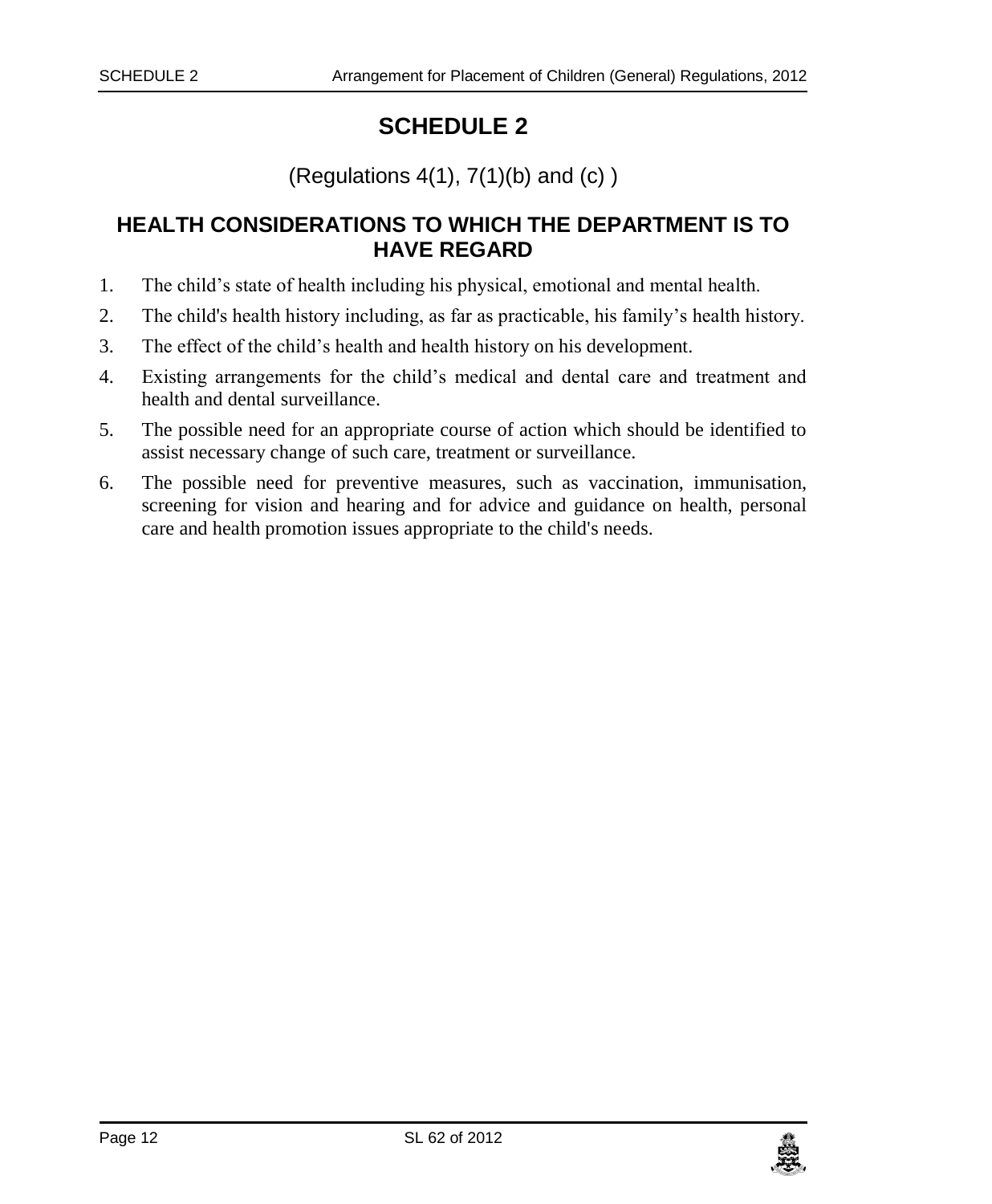# (Regulation 4(1))

## <span id="page-12-1"></span><span id="page-12-0"></span>**EDUCATIONAL CONSIDERATIONS TO WHICH THE DEPARTMENT IS TO HAVE REGARD**

- 1. The child's educational history.
- 2. The need to achieve continuity in the child's education.
- 3. The need to identify any educational need which the child may have and to take action to meet that need.
- 4. The need to carry out any assessment in respect of any special educational need and meet any such needs identified.

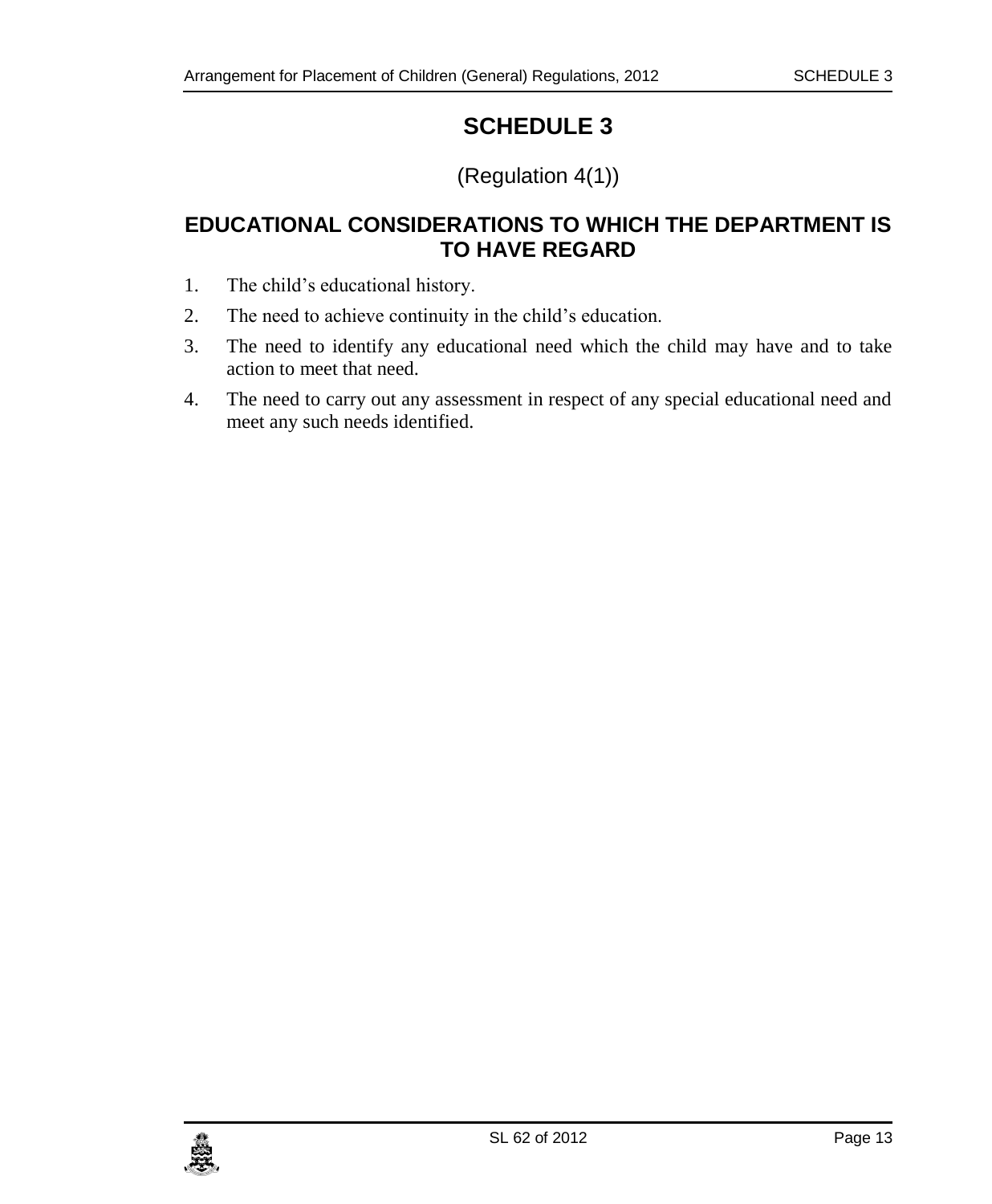#### (Regulation 4(2))

## <span id="page-13-0"></span>**MATTERS TO BE INCLUDED IN ARRANGEMENTS TO ACCOMMODATE CHILDREN WHO ARE NOT IN CARE**

- <span id="page-13-1"></span>1. The type of accommodation to be provided and its address together with the name of any person who will be responsible for the child at that accommodation on behalf of the Department.
- 2. The details of any services to be provided for the child.
- 3. The respective responsibilities of the Department and-
	- (a) the child;
	- (b) any parent of his; and
	- (c) any person who is not a parent of his but who has parental responsibility for him.
- 4. What delegation there has been by the persons referred to in paragraphs 3(b) and (c) of this Schedule to the Department of parental responsibility for the child's day-today care.
- 5. The arrangements for involving those persons and the child in decision making with respect to the child having regard to the Department's duty under section 22 of the Law in relation to children looked after by it.
- 6. The arrangements for contact between the child and-
	- (a) his parents;
	- (b) any person who is not a parent of his but who has parental responsibility for him; and
	- (c) any relative, friend or other person connected with him,

and if appropriate, the reasons why contact with any such person would not be reasonably practicable or would be inconsistent with the child's welfare.

- 7. The arrangements for notifying changes in arrangements for contact to any of the persons referred to in paragraph 6.
- 8. In the case of a child aged 16 or over whether section 22(10) applies.
- 9. The expected duration of arrangements and the steps which should apply to bring the arrangements to an end, including arrangements for rehabilitation of the child with the person with whom he was living before the voluntary arrangements were made or some other suitable person, having regard in particular in the case of the Department looking after a child, to section 25(6) of the Law and paragraph 13 of Schedule 2 to the Law.